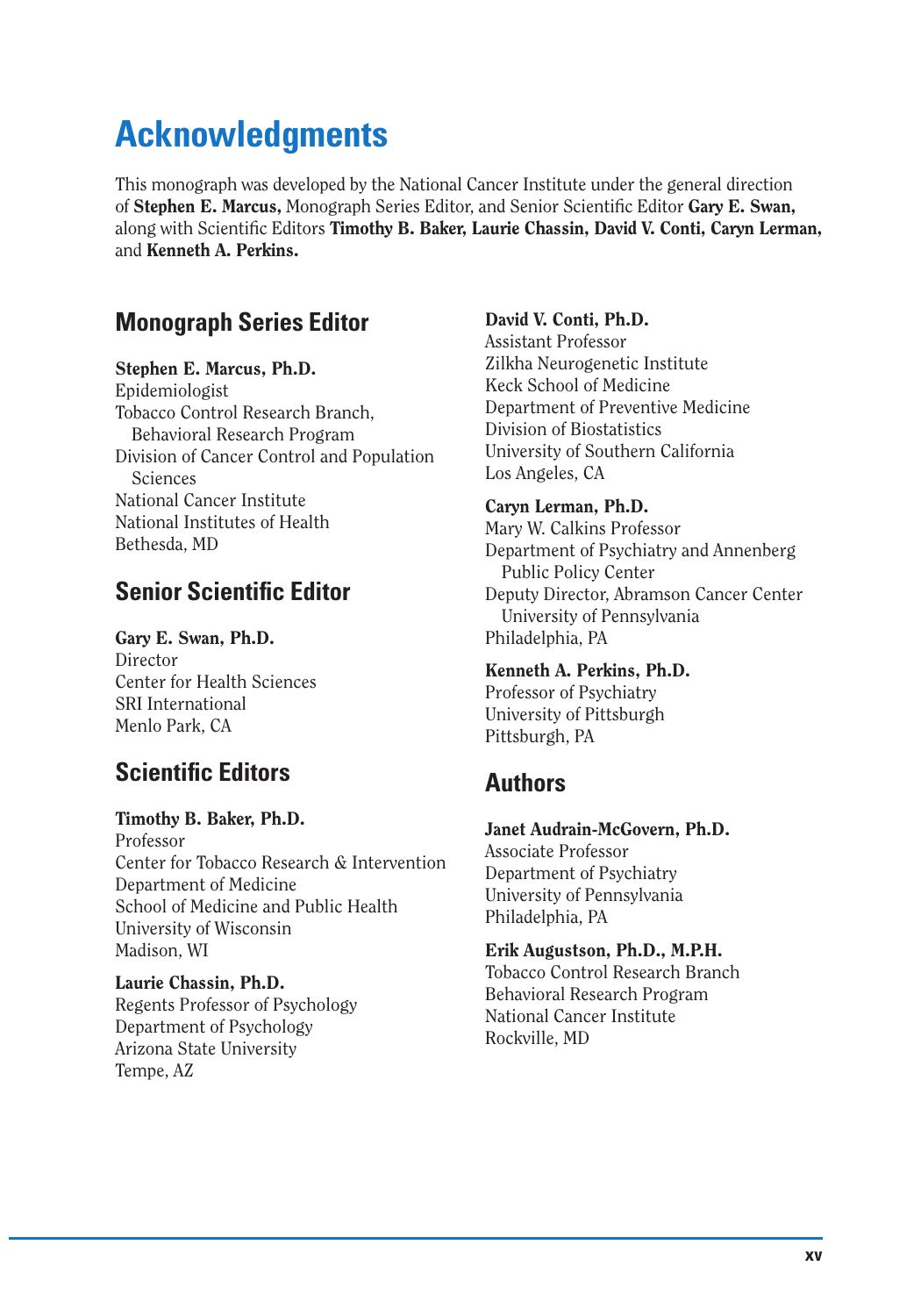#### **Timothy B. Baker, Ph.D.**

Professor Center for Tobacco Research & Intervention Department of Medicine School of Medicine and Public Health University of Wisconsin Madison, WI

#### **Andrew W. Bergen, Ph.D.**

Director, Molecular Genetics Program Center for Health Sciences SRI International Menlo Park, CA

#### **Neal L. Benowitz, Ph.D.**

Professor of Medicine, Psychiatry and Biopharmaceutical Sciences Chief, Clinical Pharmacology University of California, San Francisco San Francisco, CA

#### **Laura Jean Bierut, M.D.**

Professor of Psychiatry Washington University School of Medicine St. Louis, MO

#### **Avshalom Caspi, Ph.D.**

Professor Departments of Psychology & Neuroscience and Psychiatry & Behavioral Sciences, and Institute for Genome Sciences & Policy Duke University Durham, NC and Social, Genetic, and Developmental Psychiatry Research Centre Institute of Psychiatry King's College London England

#### **Laurie Chassin, Ph.D.**

Regents Professor of Psychology Department of Psychology Arizona State University Tempe, AZ

#### **David V. Conti, Ph.D.**

Assistant Professor Zilkha Neurogenetic Institute Keck School of Medicine Department of Preventive Medicine Division of Biostatistics University of Southern California Los Angeles, CA

#### **Patrick J. Curran, Ph.D.**

Professor Department of Psychology The University of North Carolina at Chapel Hill Chapel Hill, NC

#### **Stephen E. Gilman, Sc.D.**

Assistant Professor Department of Society, Human Development, and Health Department of Epidemiology Harvard School of Public Health Boston, MA

#### **Thomas J. Gould, Ph.D.**

Associate Professor of Psychology Center for Substance Abuse Research Director of the Brain, Behavior, and Cognition Area of Psychology Temple University Philadelphia, PA

#### **Kristina M. Jackson, Ph.D.**

Associate Professor (Research) Department of Community Health Center for Alcohol and Addiction Studies Brown University Providence, RI

#### **Jaakko Kaprio, M.D., Ph.D.**

Department of Public Health Faculty of Medicine University of Helsinki and Department of Mental Health and Alcohol Research National Public Health INsttute Helsinki, Finland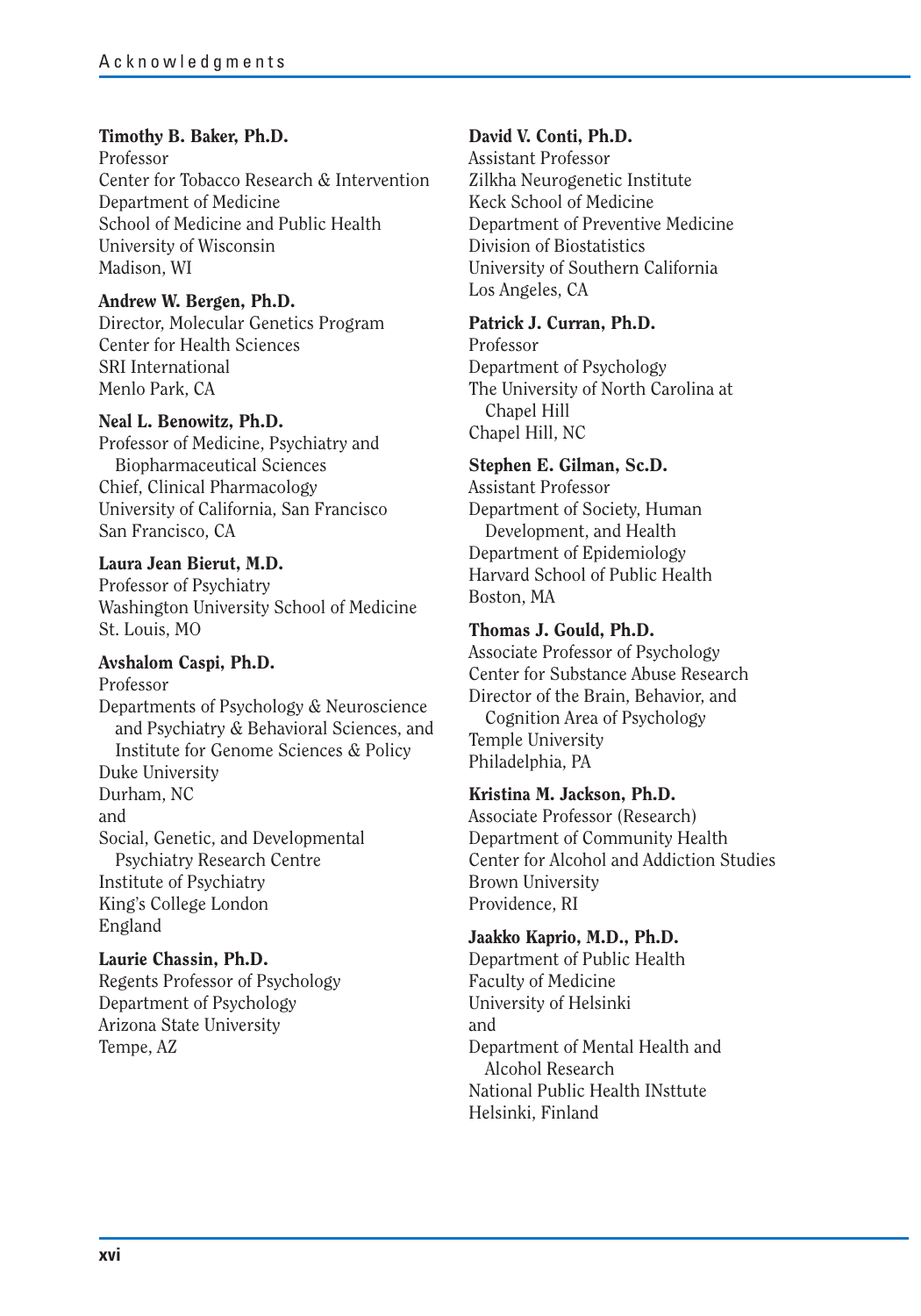#### **Caryn Lerman, Ph.D.**

Professor Department of Psychiatry University of Pennsylvania Tobacco Use Research Centers Philadelphia, PA

#### **Christina N. Lessov-Schlaggar, Ph.D.**

Genetic Epidemiologist SRI International Menlo Park, CA

#### **Juan Pablo Lewinger, Ph.D.**

Assistant Professor Department of Preventive Medicine University of Southern California Los Angeles, CA

#### **Hermine H. Maes, Ph.D.**

Associate Professor Department of Human and Molecular Genetics and Massey Cancer Center Virginia Institute for Psychiatric and Behavioral Genetics Virginia Commonwealth University Richmond, VA

# Terrie E. Moffitt, Ph.D.

Professor Departments of Psychology & Neuroscience and Psychiatry & Behavioral Sciences, and Institute for Genome Sciences & Policy Duke University Durham, NC and Social, Genetic, and Developmental Psychiatry Research Centre Institute of Psychiatry King's College London England

**Michael C. Neale, Ph.D.**  Professor Departments of Psychiatry and Human Genetics Virginia Institute for Psychiatric and

Behavioral Genetics Virginia Commonwealth University Richmond, VA

#### **Joel T. Nigg, Ph.D.**

Professor Department of Psychiatry Oregon Health & Sciences University Portland, OR

### **Kenneth A. Perkins, Ph.D.**

Professor of Psychiatry University of Pittsburgh Pittsburgh, PA

#### **Clark C. Presson, Ph.D.**

Professor Department of Psychology Arizona State University Tempe, AZ

#### **Richard Rende, Ph.D.**

Associate Professor of Psychiatry and Human Behavior The Warren Alpert Medical School of Brown University Research Psychologist Transdisciplinary Research Group Butler Hospital Providence, RI

#### **Scott W. Rogers, Ph.D.**

Professor Neurobiology & Anatomy University of Utah Salt Lake City, UT

#### **Richard J. Rose, Ph.D.**

Professor Emeritus Department of Psychological and Brain Sciences Indiana University Bloomington, IN

#### **Kenneth J. Sher, Ph.D.**

Curators' Professor of Psychological Sciences University of Missouri-Columbia Columbia, MO

#### **Steven J. Sherman, Ph.D.**

Professor Department of Psychological and Brain Sciences Indiana University Bloomington, IN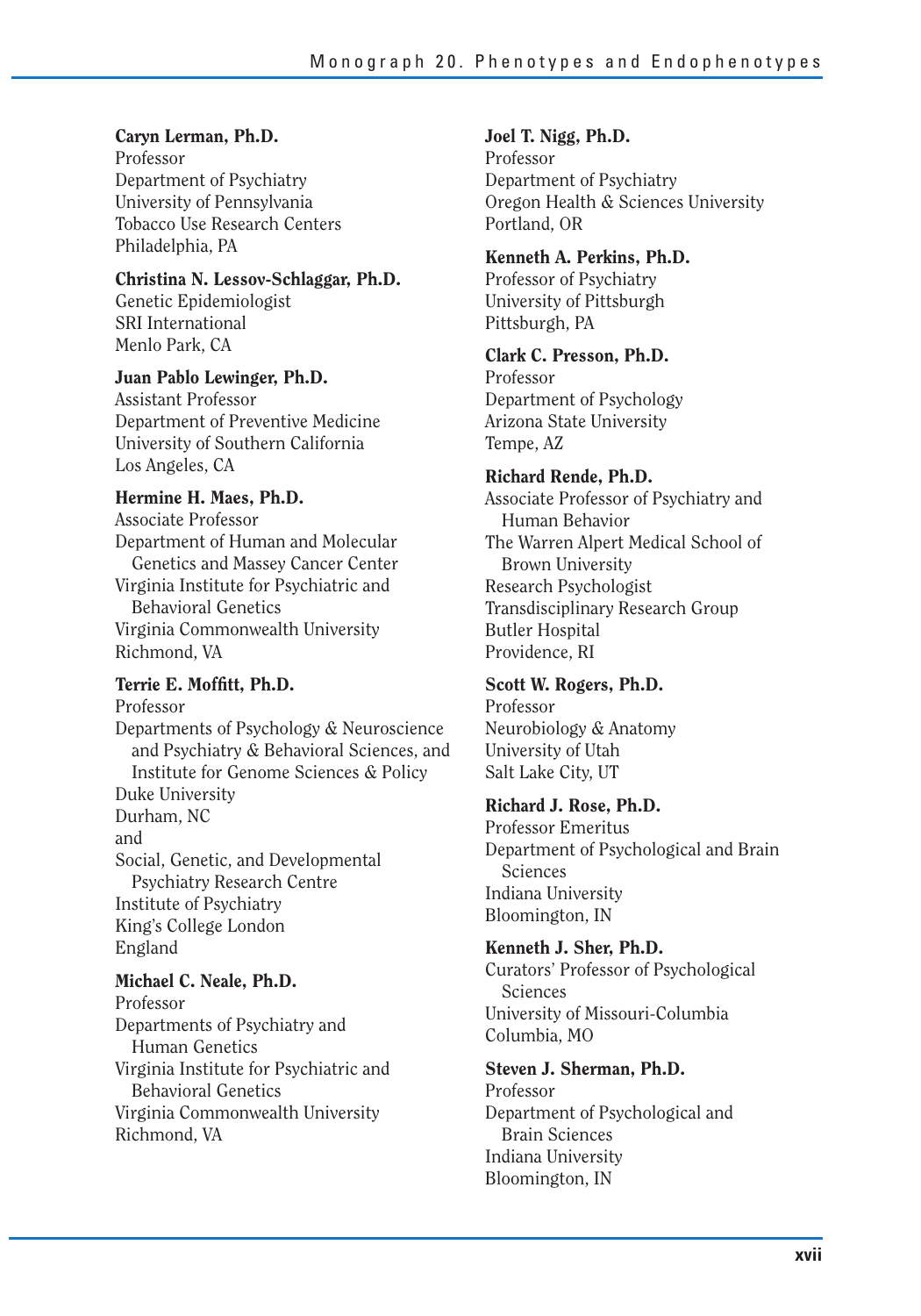### **Alexandra E. Shields, Ph.D.**

Director Harvard/MGH Center on Genomics, Vulnerable Populations & Health **Disparities** Boston, MA

#### **Cheryl Slomkowski, Ph.D.**

Assistant Professor Psychiatry and Human Behavior Brown University Medical School Providence, RI

#### **Gary E. Swan, Ph.D.**

**Director** Center for Health Sciences SRI International Menlo Park, CA

#### **Paul D. Thomas, Ph.D.**

Evolutionary Systems Biology Group Artificial Intelligence Center SRI International Menlo Park, CA

#### **Rachel F. Tyndale, M.Sc., Ph.D.**

Canada Research Chair in Pharmacogenetics Section Head Pharmacogenetics Centre for Addiction and Mental Health Professor Department of Pharmacology University of Toronto Toronto, Ontario, Canada

#### **Michael Vanyukov, Ph.D.**

Associate Professor Departments of Pharmaceutical Sciences, Human Genetics, and Psychiatry University of Pittsburgh Pittsburgh, PA

# **Kay Wanke, Ph.D., M.P.H.**

Office of Behavioral and Social Sciences Research Office of the Director National Institutes of Health Bethesda, MD

### **R. J. Wirth, Ph.D.**

Statistician FPG Child Development Institute The University of North Carolina at Chapel Hill Chapel Hill, NC

# **Reviewers**

#### **Rebecca Ashare**

Doctoral Candidate Department of Psychology University at Buffao, SUNY Buffalo, NY

#### **David Balfour, Ph.D.**

Professor of Behavioural Pharmacology Psychiatry Sectrion, Centre for Neuroscience College of Medicine, Dentistry, and Nursing University of Dundee Dundee, United Kingdom

#### **Neal L. Benowitz, Ph.D.**

Professor of Medicine, Psychiatry and Biopharmaceutical Sciences Chief, Clinical Pharmacology University of California, San Francisco San Francisco, CA

#### **Lisa Bero, Ph.D.**

Professor Department of Clinical Pharmacy School of Pharmacy and Institute for Health Policy Studies School of Medicine University of California, San Francisco San Francisco, CA

#### **Daniel M. Bolt, Ph.D.**

Professor School of Education Department of Educational Psychology University of Wisconsin Madison, WI

#### **Dorret Boomsma, Ph.D.**

Professor, Department of Biological Psychology Vrije Universiteit Amsterdam Amsterdam, Netherlands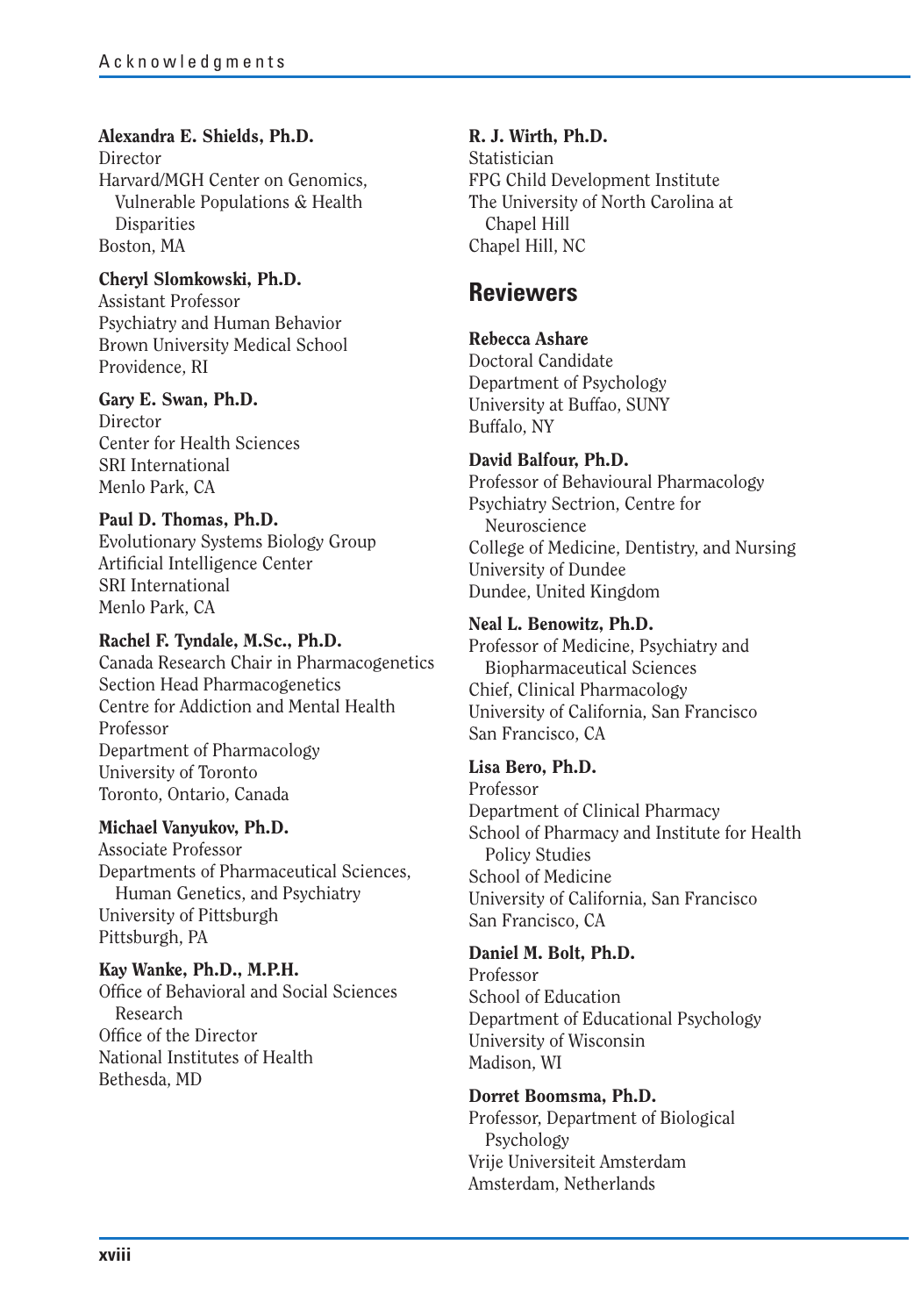# **Naomi Breslau, Ph.D.**

Professor Department of Epidemiology Michigan State University East Lansing, MI

#### **Nilanjan Chatterjee, Ph.D.**

Senior Investigator Division of Cancer Epidemiology and **Genetics** National Cancer Institute Rockville, MD

**Ralph J. Coates, Ph.D.**  Associate Director for Science National Center for Public Health Genomics

Centers for Disease Control and Prevention Atlanta, GA

#### **Kevin P. Conway, Ph.D.**

Deputy Director Division of Epidemiology, Services and Prevention Research National Institute on Drug Abuse Bethesda, MD

**K. Michael Cummings, Ph.D, M.P.H.** 

Department of Health Behavior Division of Cancer Prevention and Population Sciences Roswell Park Cancer Institute Buffalo, NY

#### **Lisa C. Dierker, Ph.D.**

Professor of Psychology Department of Psychology Wesleyan University Middletown, CT

#### **Joseph DiFranza, M.D.**

Professor Department of Family Medicine and Community Health University of Massachusetts Medical School Worcester, MA

**Conor Dolan, Ph.D.**  Department of Psychology University of Amsterdam Amsterdam, Netherlands

#### **David J. Drobes, Ph.D.**

Professor, Oncologic Sciences & Psychology University of South Florida Senior Member, Tobacco Research and Intervention Program Moffitt Cancer Center Tampa, FL

# **Phyllis Ellickson, Ph.D.**

Senior Behavioral Scientist RAND Santa Monica, CA

#### **Stanton Glantz, Ph.D.**

Professor of Medicine American Legacy Foundation Distinguished Professor in Tobacco Control Department of Medicine Division of Cardiology University of California, San Francisco San Francisco, CA

#### **George J. Hammons, Ph.D.**

Professor and Chair Department of Chemistry Philander Smith College Little Rock, AR

#### **Larry W. Hawk, Ph.D.**

Associate Professor Department of Psychology The University of Buffalo, SUNY Buffalo, NY

# **Kenneth S. Kendler, M.D.**

Director Virginia Institute for Psychiatric and Behavioral Genetics Rachel Brown Banks Distinguished Professor of Psychiatry Medical College of Virginia Virginia Commonwealth University Richmond, VA

#### **Barbara A. Koenig, Ph.D.**

Professor of Medicine Departments of Medicine and Psychiatry Mayo Clinic College of Medicine Rochester, MN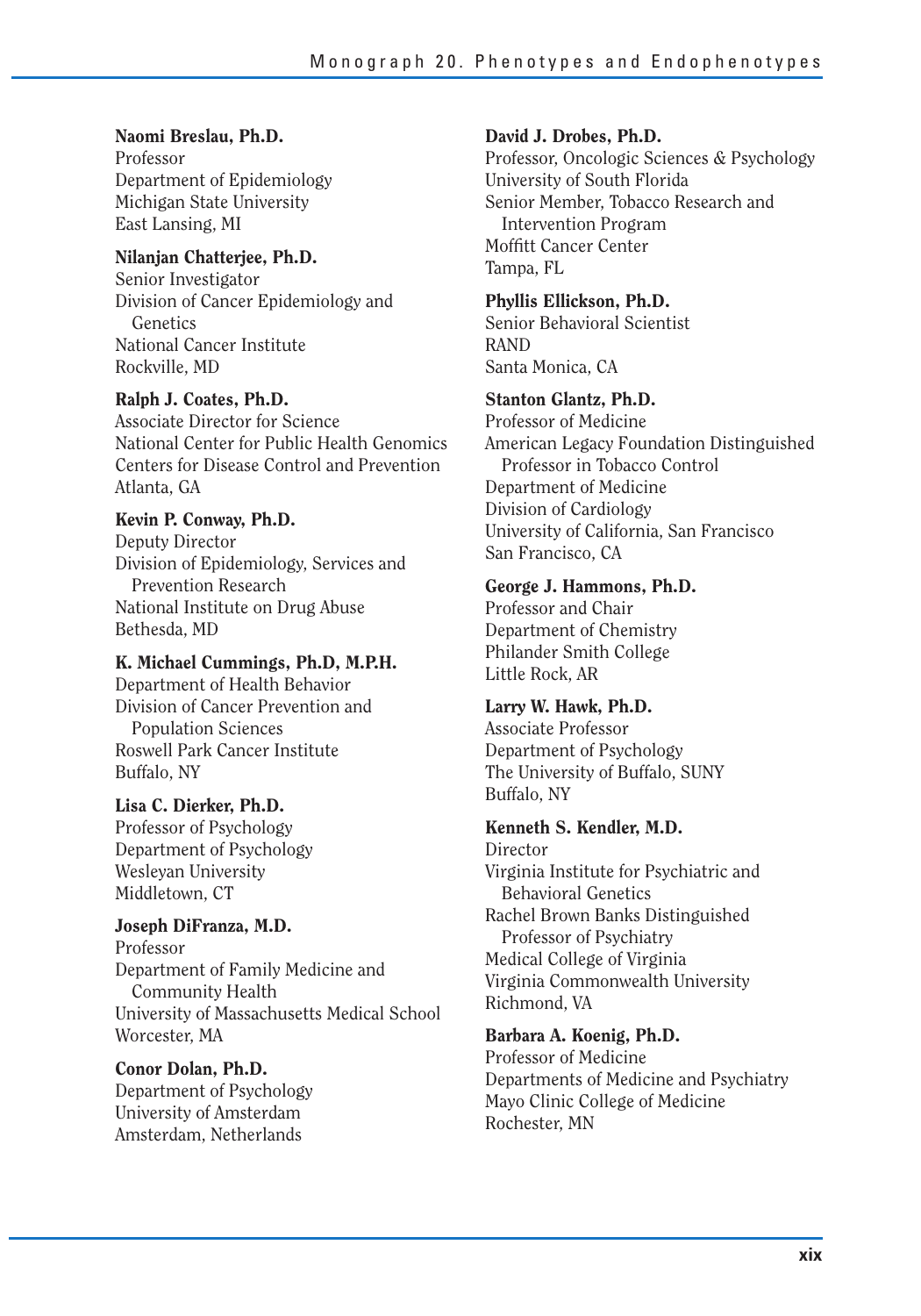#### **Pamela Madden, Ph.D.**

Associate Professor in Psychiatry Washington University in St. Louis Department of Psychiatry Washington University School of Medicine St. Louis, MO

#### **Athina Markou, Ph.D.**

Professor Department of Psychiatry School of Medicine University of California, San Diego La Jolla, CA

#### **Michael J. Marks, Ph.D.**

University of Colorado Institute for Behavioral Genetics Boulder, CO

#### **Colleen M. McBride**

Chief & Senior Investigator National Human Genome Research Institute National Institutes of Health Bethesda, MD

#### **Paras Mehta, Ph.D.**

Associate Professor University of Houston Department of Psychology Houston, TX

**Robin J. Mermelstein, Ph.D.**  Director, Institute for Health Research and Policy Professor, Psychology Department Clinical Professor, Community Health Sciences University of Illinois at Chicago Chicago, IL

# **Marcus Munafo, Ph.D.**

Reader in Biological Psychology Department of Experimental Psychology University of Bristol Bristol, United Kingdom

**Joel T. Nigg, Ph.D.**  Professor Department of Psychiatry Oregon Health & Sciences University Portland, OR

#### **Mark Parascandola, Ph.D., M.P.H.**

Epidemiologist Tobacco Control Research Branch National Cancer Institute National Institutes of Health Rockville, MD

# **Ovide Pomerieau, Ph.D.**

Professor University of Michigan Ann Arbor, MI

#### **Soo Hyun Rhee, Ph.D.**

Assistant Professor Department of Psychology and Neuroscience University of Colorado Boulder, CO

#### **Jed E. Rose, Ph.D.**

Professor, Department of Psychiatry and Behavioral Sciences Director, Center for Nicotine and Smoking Cessation Research Duke University Medical Center Durham, NC

#### **Nancy L. Saccone, Ph.D.**  Assistant Professor of Genetics Department of Genetics Division of Human Genetics Washington University in St. Louis St. Louis, MO

### **John Schulenberg, Ph.D.**

Professor of Psychology Research Professor, Institute for Social Research and Center for Human Growth and Development University of Michigan Ann Arbor, MI

**Alexandra E. Shields, Ph.D. Director** Harvard/MGH Center on Genomics, Vulnerable Populations & Health **Disparities** 

Boston, MA

#### **Saul Shiffman, Ph.D.**  Professor of Psychology, Psychiatry, and Pharmacology University of Pittsburgh Pittsburgh, PA